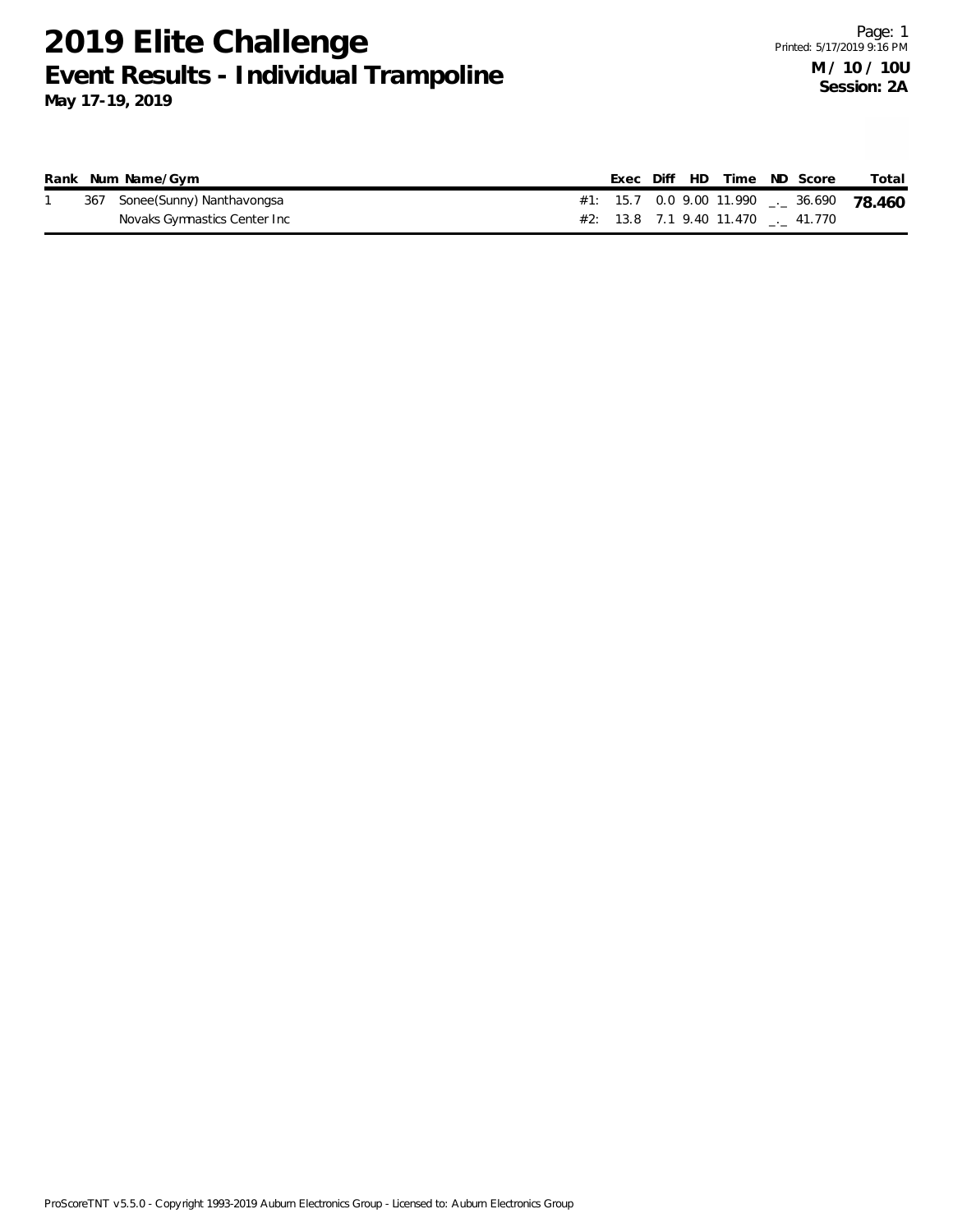|     | Rank Num Name/Gym        |  |  | Exec Diff HD Time ND Score        |  | Total                                                |
|-----|--------------------------|--|--|-----------------------------------|--|------------------------------------------------------|
| 370 | Bella Ursu               |  |  |                                   |  | #1: 17.4 0.0 9.40 12.905 __ 39.705 $84590$           |
|     | Elite Trampoline Academy |  |  | #2: 15.2 8.5 9.10 12.085 . 44.885 |  |                                                      |
| 180 | Ashlan Granberry         |  |  |                                   |  | #1: 15.9 0.0 9.75 13.260 $\frac{1}{2}$ 38.910 43.830 |
|     | Twist and Shout          |  |  | #2: 1.6 1.0 0.90 1.420 . 4.920    |  |                                                      |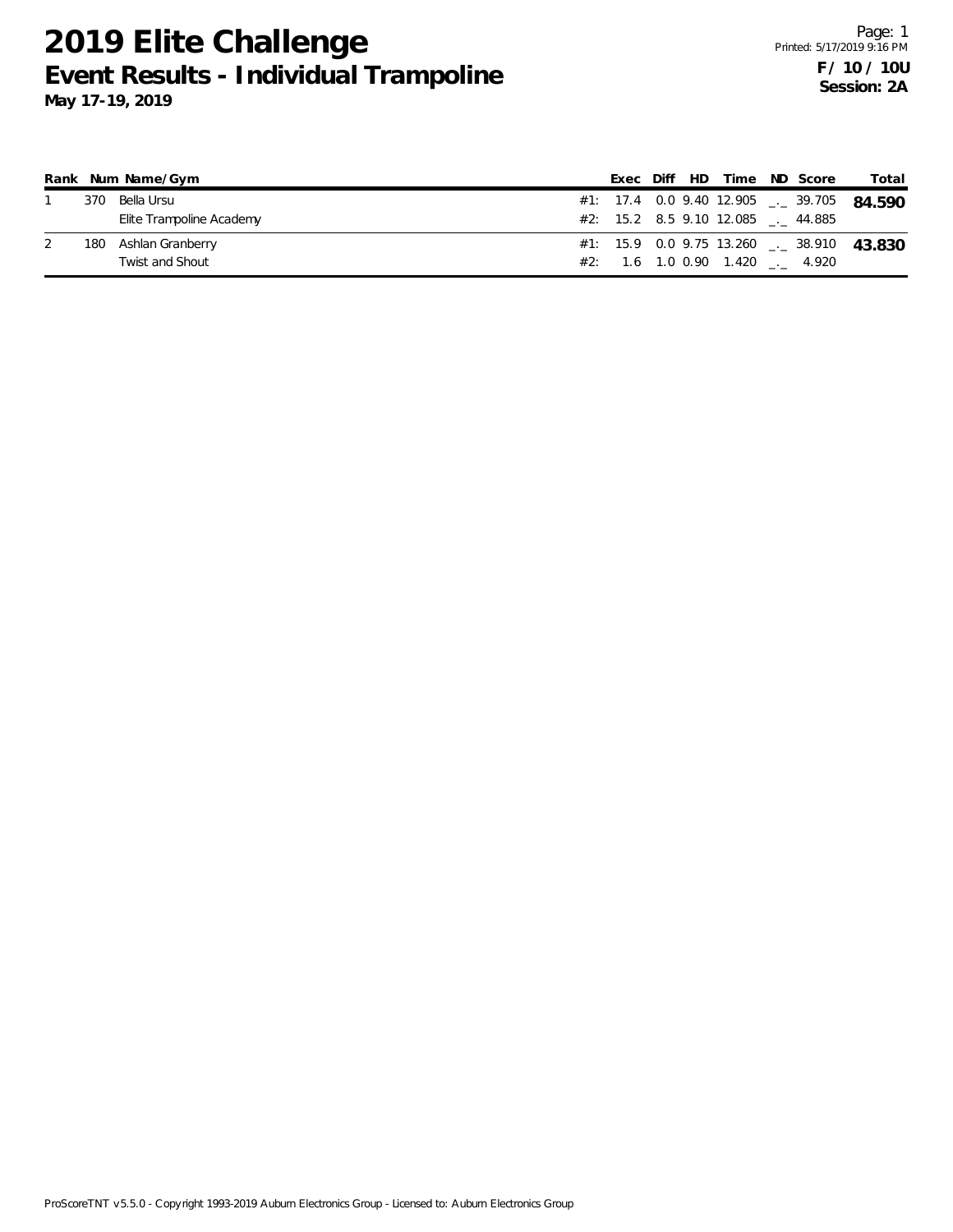|               |     | Rank Num Name/Gym                    |     | Exec Diff | HD. | Time | ND Score                                           | Total  |
|---------------|-----|--------------------------------------|-----|-----------|-----|------|----------------------------------------------------|--------|
|               | 255 | Alex Rozenshteyn                     |     | #1: 16.8  |     |      | 0.0 9.60 13.695 $\phantom{0}$ $\phantom{0}$ 40.095 | 86.485 |
|               |     | Elite Trampoline Academy             |     |           |     |      | #2: 15.1 8.5 9.70 13.090 $\ldots$ 46.390           |        |
| $\mathcal{L}$ | 243 | Will Cockrill                        |     |           |     |      | #1: 15.3 0.0 9.40 12.590 $\_\_$ 37.290             | 81.360 |
|               |     | Flip Factory Trampoline and Tumbling |     |           |     |      | #2: 13.7 8.5 9.30 12.570 . 44.070                  |        |
| 3             | 359 | Aaron Edelman                        |     |           |     |      | #1: 15.2 0.0 9.00 14.125 $\leq$ 38.325             | 79.320 |
|               |     | Elite Trampoline Academy             |     |           |     |      | #2: 13.2 6.4 9.40 13.995 -2.0 40.995               |        |
| 4             | 250 | Ethan He-Miller                      |     |           |     |      | #1: 15.2 0.0 9.70 12.552 $\leq$ 37.452             | 50.827 |
|               |     | Dulles Gymnastics Academy            | #2: |           |     |      | 3.8 3.0 2.70 3.875 . 13.375                        |        |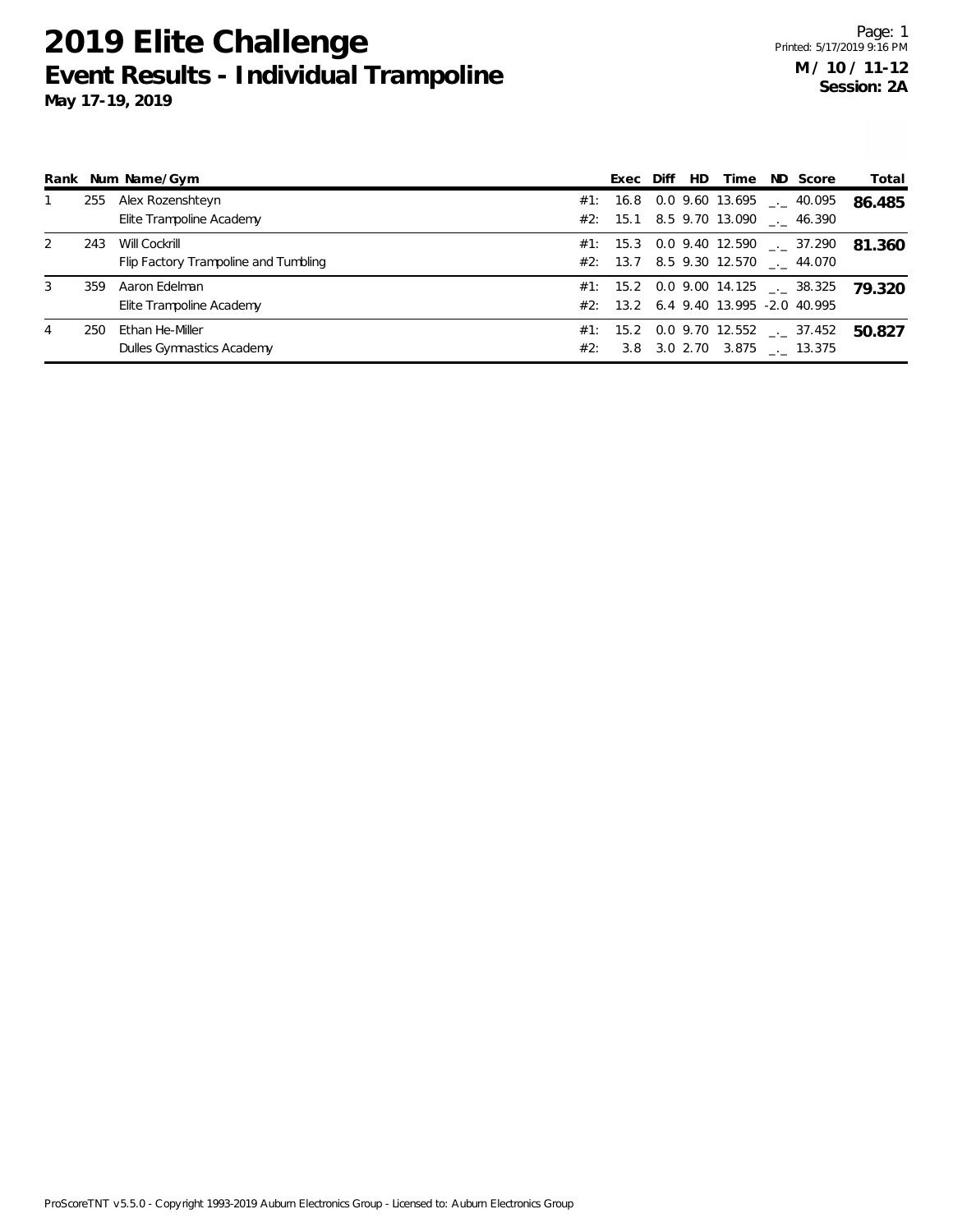|   | Rank Num Name/Gym<br>Exec Diff |                                                    |  |          |  |  | HD.<br>Time | ND Score                                                                          | Total  |
|---|--------------------------------|----------------------------------------------------|--|----------|--|--|-------------|-----------------------------------------------------------------------------------|--------|
|   | 183                            | Maxine Touisithiphonexay<br>Park Avenue Gymnastics |  | #1: 16.7 |  |  |             | $0.0$ 9.70 14.185 $\qquad$ 40.585<br>#2: $14.7$ 8.5 9.40 13.520  46.120           | 86.705 |
| 2 | 246                            | Marlena Gracia<br>Garden State Trampoline Academy  |  |          |  |  |             | #1: 16.1 0.0 9.20 13.985 $\leq$ 39.285<br>$#2$ : 15.2 7.2 9.30 13.760 ___ 45.460  | 84.745 |
| 3 | 186                            | Caroline Younge<br>Airborne Gymnastics and Dance   |  |          |  |  |             | #1: 15.9 0.0 9.10 13.125 $\text{---}$ 38.125<br>#2: 13.9 7.8 9.20 12.795 . 43.695 | 81.820 |
| 4 | 181                            | Kate Moody<br><b>Gymnast Factory</b>               |  |          |  |  |             | #1: 14.0 0.0 9.40 12.935 $\leq$ 36.335<br>#2: 10.3 8.5 9.10 12.415 . 40.315       | 76.650 |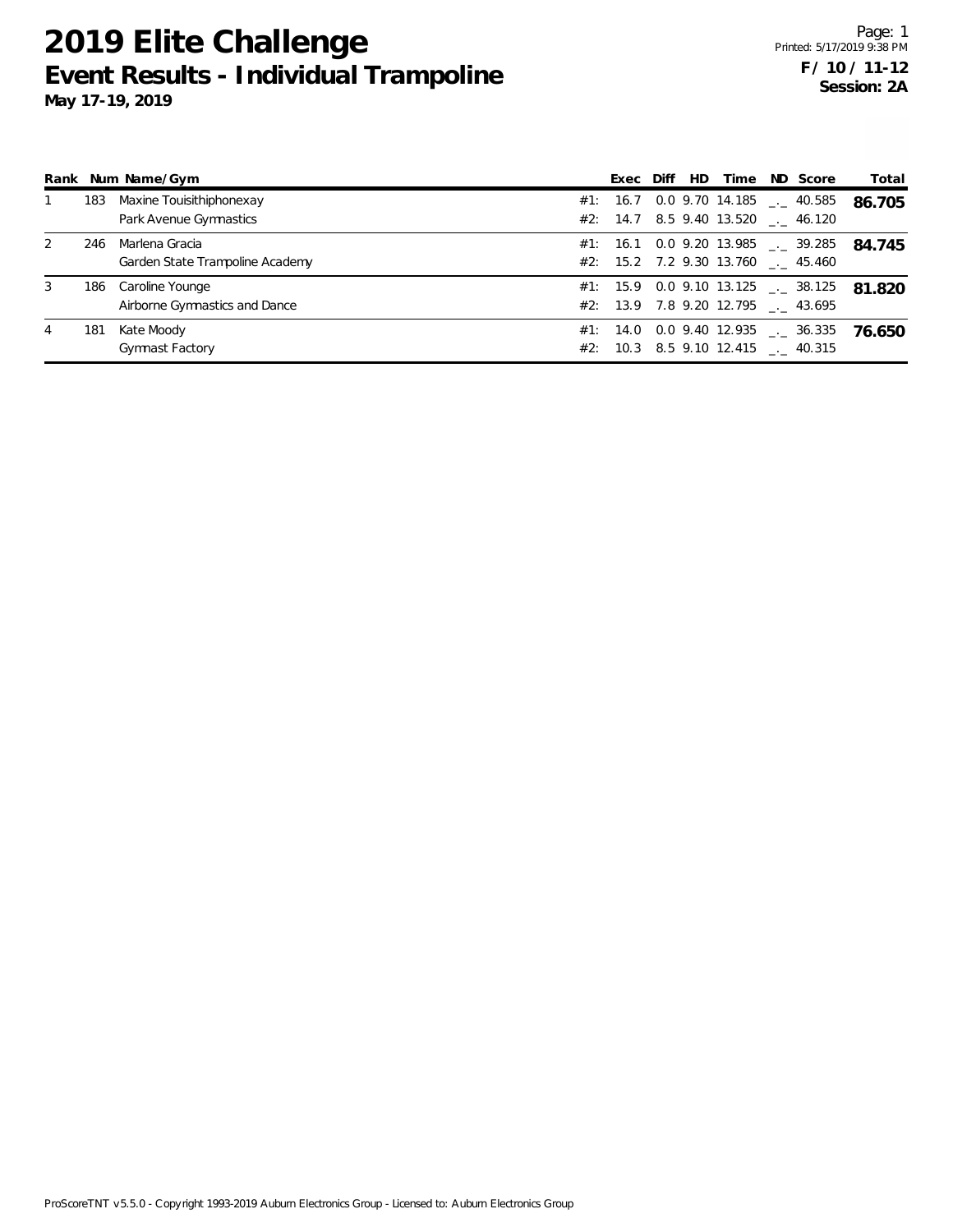|    |     | Rank Num Name/Gym                      |     | Exec     | Diff | HD.      | Time | ND Score                                 | Total  |
|----|-----|----------------------------------------|-----|----------|------|----------|------|------------------------------------------|--------|
|    | 258 | Nate Swanepoel                         |     |          |      |          |      | #1: 17.7 0.0 9.60 13.490 . 40.790        | 85.850 |
|    |     | Vargas Academy                         |     |          |      |          |      | #2: 11.7 10.4 9.40 13.560 . 45.060       |        |
|    | 404 | <b>Charles Medlock</b>                 |     |          |      |          |      | #1: 15.5 0.0 9.70 13.245 $\leq$ 38.445   | 84.420 |
|    |     | <b>Gleasons Gymnastics Maple Goves</b> |     |          |      |          |      | #2: 14.5 9.6 9.10 12.775 . 45.975        |        |
|    | 369 | Adrian Tapia                           |     |          |      |          |      | $\#1$ : 16.7 0.0 9.90 13.765 __ 40.365   | 82.260 |
|    |     | World Champions Centre                 |     |          |      |          |      | #2: 10.3 9.1 9.20 13.295 . 41.895        |        |
|    | 184 | Mateo Ucros                            |     |          |      |          |      | #1: 16.1 0.0 9.40 14.375 -2.0 37.875     | 81.831 |
|    |     | Park Avenue Gymnastics                 |     | #2: 12.7 |      |          |      | 8.5 9.20 13.556 . 43.956                 |        |
| 5. | 182 | Jason Parks                            |     |          |      |          |      | #1: 17.5 0.0 9.20 13.805 $\ldots$ 40.505 | 69.050 |
|    |     | <b>Fairland Gymnastics</b>             | #2: | 9.1      |      | 5.9 5.30 |      | 8.245 . 28.545                           |        |
|    |     |                                        |     |          |      |          |      |                                          |        |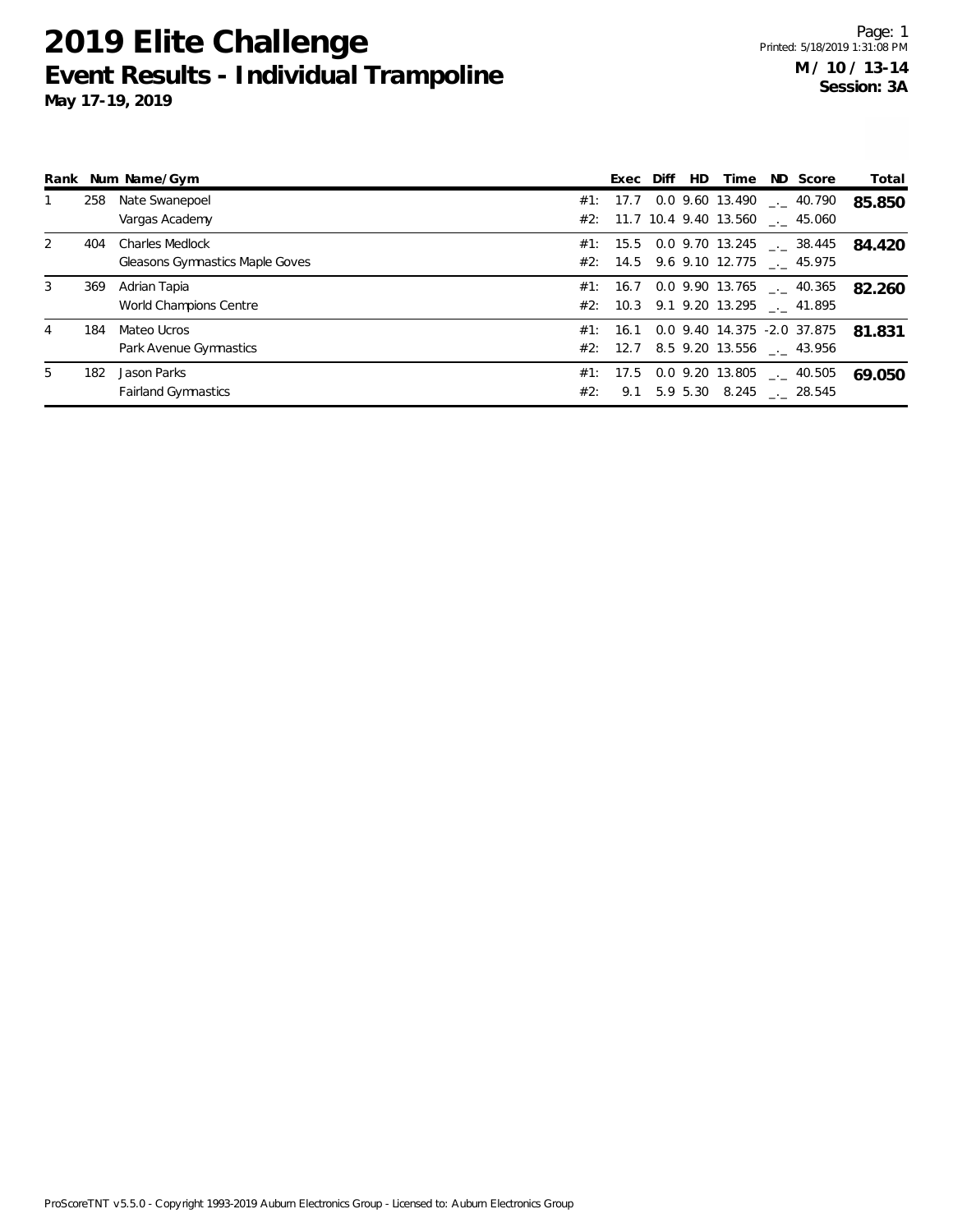|    |     | Rank Num Name/Gym                                    |            | Exec         | Diff | <b>HD</b> | Time ND Score                                                                          | Total  |
|----|-----|------------------------------------------------------|------------|--------------|------|-----------|----------------------------------------------------------------------------------------|--------|
|    | 121 | Avery Kroeker<br><b>Stars Gymnastics</b>             | #1:<br>#2: | 17.4         |      |           | $0.0$ 9.30 14.545 $\_ 41.245$<br>16.2 7.8 9.70 14.170 __ 47.870                        | 89.115 |
| 2  | 231 | Nastia Katchalova<br>Elite World Gymnastics          | #1:<br>#2: |              |      |           | 16.7 0.0 9.60 13.640 $\frac{1}{2}$ 39.940<br>15.2 8.9 9.30 13.780 __ 47.180            | 87.120 |
| 3  | 360 | Sage Goldman<br>Houston Gymnastics Center of the JCC | #1:<br>#2: | 17.1         |      |           | $0.0$ 9.90 13.625 $\_ 40.625$<br>14.8 8.0 9.80 13.105 $\qquad \qquad -2$ 45.705        | 86.330 |
| 4  | 238 | Hannah Barlow<br>Indigo Gymnastics Center            | #1:<br>#2: | 17.1<br>15.1 |      |           | 0.0 9.20 13.180 . 39.480<br>8.4 9.60 13.450 __ 46.550                                  | 86.030 |
| 5  | 256 | Ashley Sherman<br>Elite Trampoline Academy           | #1:<br>#2: | 17.6         |      |           | $0.0$ 9.70 13.290 $\ldots$ 40.590<br>$14.5$ 8.5 8.70 12.490 $\ldots$ 44.190            | 84.780 |
| 6  | 357 | Clara Carpenter<br>3T1                               | #1:<br>#2: |              |      |           | 16.5 0.0 9.70 13.685 . 39.885<br>$14.5$ 7.2 9.40 13.505 $-$ 44.605                     | 84.490 |
| 7  | 223 | Gracie Cain<br>Eagle Gymnastics Academy              | #1:<br>#2: |              |      |           | $16.7$ 0.0 9.70 12.930 $\ldots$ 39.330<br>14.4 8.5 8.70 12.615 $\qquad \qquad -44.215$ | 83.545 |
| 8  | 251 | Jiji Kent<br>Elite Sports Complex Inc.               | #1:<br>#2: |              |      |           | 15.3 0.0 9.90 13.420 . 38.620<br>11.7 9.1 9.50 13.180 __ 43.480                        | 82.100 |
| 9  | 365 | Jenna McCarthy<br>Gleasons Gymnastics School         | #1:<br>#2: |              |      |           | $16.9$ 0.0 9.60 13.415 $\ldots$ 39.915<br>11.8 5.9 8.60 11.945 __ 38.245               | 78.160 |
| 10 | 307 | Ava Binkowski<br>Elite Sports Complex Inc.           | #1:<br>#2: | 15.5<br>8.1  |      |           | $0.0$ 9.10 13.210 $\qquad$ 37.810<br>5.9 5.40 8.055 $\text{---}$ 27.455                | 65.265 |
| 11 | 185 | Savannah Wolf<br>Airborne Gymnastics and Dance       | #1:<br>#2: | 15.7         |      |           | $0.0$ 9.50 12.810 $\ldots$ 38.010<br>3.9 3.0 2.60 3.985 __ 13.485                      | 51.495 |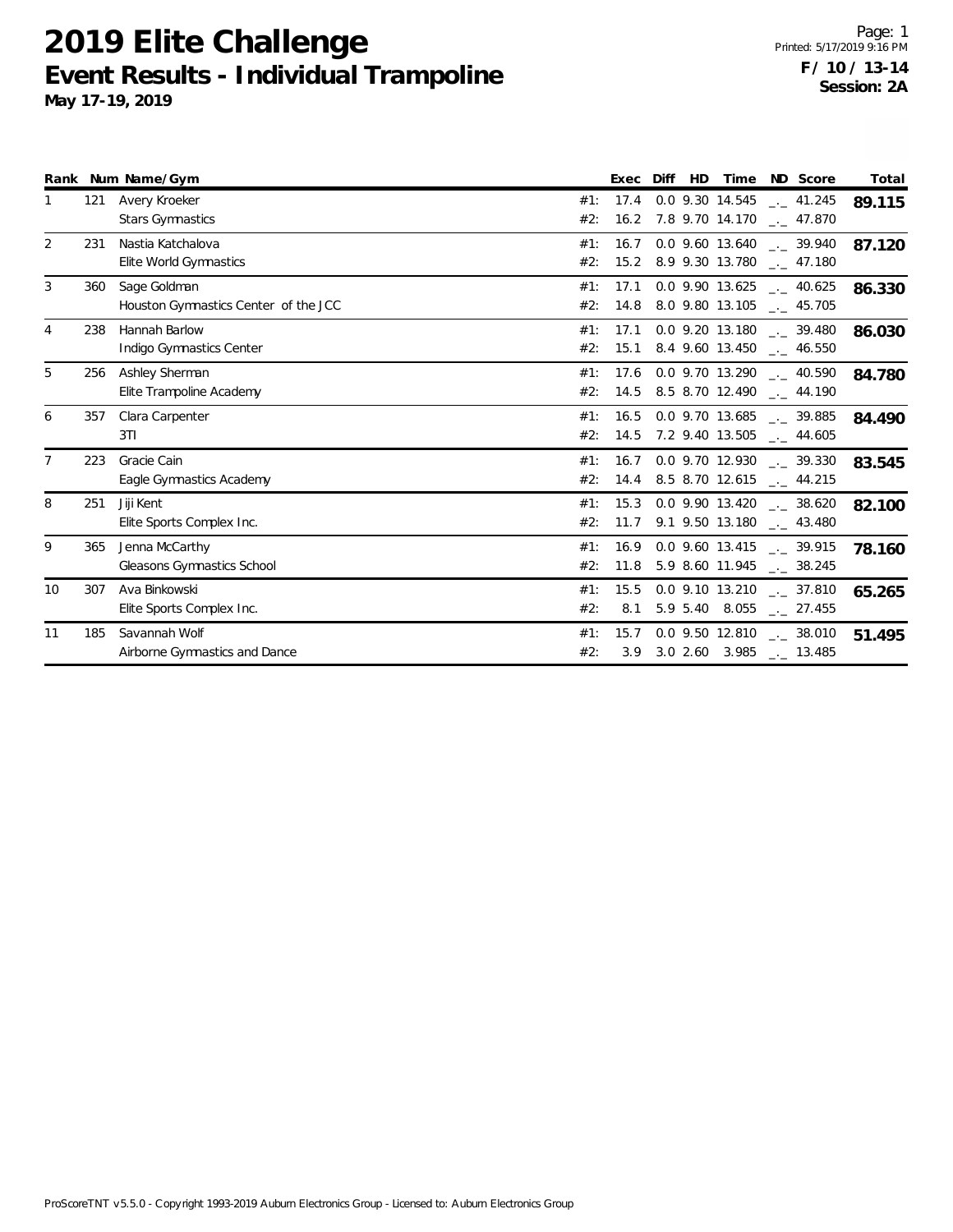|                 |     | Rank Num Name/Gym                                      |            | Exec         | Diff | <b>HD</b> | Time                                    | ND Score                                                        | Total  |
|-----------------|-----|--------------------------------------------------------|------------|--------------|------|-----------|-----------------------------------------|-----------------------------------------------------------------|--------|
|                 | 107 | Alexander Brigance<br><b>Amplify Gymnastics</b>        | #1:<br>#2: | 17.1         |      |           | 0.0 9.40 15.965<br>15.7 8.1 9.10 15.810 | 42.465<br>$\sim$ 48.710                                         | 91.175 |
| 2               | 216 | Merrill Hunter<br>Team Legacy (Coach Patty Gymnastics) | #1:<br>#2: |              |      |           | 12.6 10.3 9.00 15.315                   | $16.9$ 0.0 9.50 16.105 $\ldots$ 42.505<br>. 47.215              | 89.720 |
| 3               | 371 | <b>Tono Vowell</b><br>Premier Athletics Knoxville      | #1:<br>#2: | 17.4         |      |           | 0.0 9.50 13.875                         | . 40.775<br>14.2 9.1 9.40 13.565 __ 46.265                      | 87.040 |
| 4               | 124 | <b>Connor Shemenski</b><br><b>Integrity Athletics</b>  | #1:<br>#2: |              |      |           |                                         | 15.9 0.0 8.90 14.580 . 39.380<br>15.1 8.4 8.90 15.045 __ 47.445 | 86.825 |
| $5\phantom{.0}$ | 117 | Ryan Diez<br>Park Avenue Gymnastics                    | #1:<br>#2: | 14.5         |      |           |                                         | 16.2 0.0 9.10 14.950 __ 40.250<br>7.9 8.40 14.097 __ 44.897     | 85.147 |
| 6               | 115 | Chris Butler<br>Dynamite Gymnastics                    | #1:<br>#2: | 15.3<br>14.7 |      |           |                                         | 0.0 9.30 13.715 . 38.315<br>$8.9$ 9.30 13.640 $\ldots$ 46.540   | 84.855 |
| 7               | 217 | <b>Hunter Moravec</b><br>Elite Sports Complex Inc.     | #1:<br>#2: |              |      |           | 13.8 10.6 8.80 13.585                   | 14.2 0.0 9.20 14.625 __ 38.025<br>$-2$ 46.785                   | 84.810 |
| 8               | 282 | Cade Robinson<br>Sonshine Academy Inc.                 | #1:<br>#2: | 15.0         |      |           | 0.0 9.40 15.375<br>12.3 8.5 8.70 13.280 | $\sim$ 39.775<br>$\frac{1}{2}$ 42.780                           | 82.555 |
| 9               | 218 | Nate Stearns<br><b>Top Star Training Center</b>        | #1:<br>#2: | 16.1<br>10.8 |      |           | 8.7 7.10 12.185                         | $0.0$ 9.40 15.020 $\ldots$ 40.520<br>$_{\rm --}$ 38.785         | 79.305 |
| 10              | 138 | Derek Smegal<br>Dynamite Gymnastics                    | #1:<br>#2: | 16.0<br>7.5  |      |           | 0.0 9.80 16.360<br>4.5 4.40 7.885       | $\frac{1}{2}$ 42.160<br>$-24.285$                               | 66.445 |
| 11              | 253 | Palmer Morrison<br>Vargas Academy                      | #1:<br>#2: | 14.2         |      |           | 0.0 9.10 13.030                         | $\sim$ 36.330<br>2.3 2.5 1.50 2.660 $_{\leftarrow}$ 8.960       | 45.290 |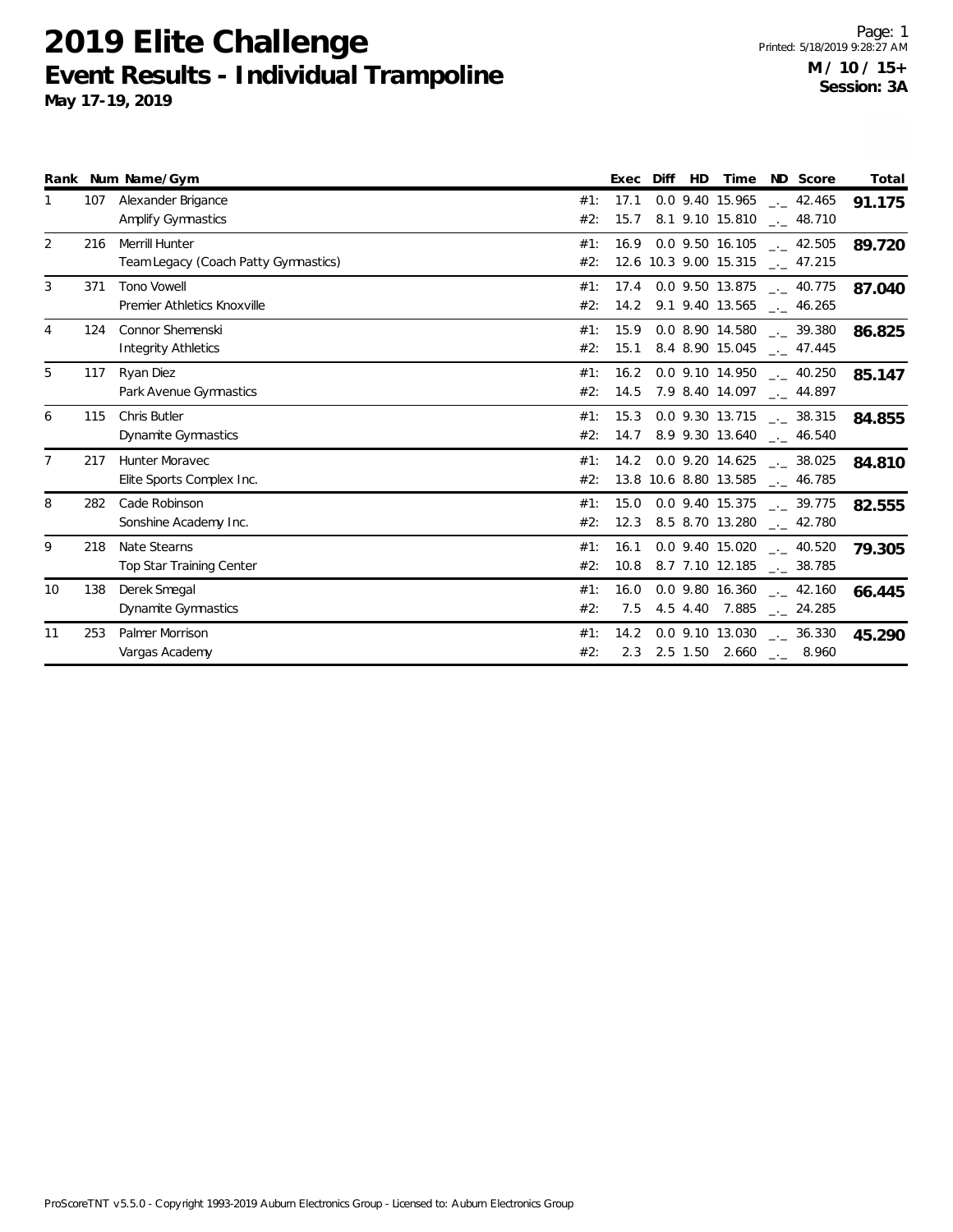**May 17-19, 2019**

|                |     | Rank Num Name/Gym                                      |            | Exec         | Diff | HD | Time                                                                                   | ND Score                                     | Total  |
|----------------|-----|--------------------------------------------------------|------------|--------------|------|----|----------------------------------------------------------------------------------------|----------------------------------------------|--------|
| 1              | 123 | <b>Betty Reed</b><br>Seattle Gymnastics-Ballard        | #1:<br>#2: | 17.4<br>14.6 |      |    | 0.0 9.40 15.730<br>9.1 9.10 15.085                                                     | $\frac{1}{2}$ 42.530<br>$\frac{1}{2}$ 47.885 | 90.415 |
| $\overline{2}$ | 356 | Alejandra Barnes<br>Elite Trampoline Academy           | #1:<br>#2: | 17.4<br>15.7 |      |    | 0.0 8.90 15.385<br>7.9 8.90 15.035                                                     | $\frac{1}{2}$ 41.685<br>$-2$ 47.535          | 89.220 |
| 3              | 248 | Gracie Harder<br>Carolina Elite Trampoline Academy     | #1:<br>#2: | 16.2<br>15.7 |      |    | 0.0 9.95 13.760<br>9.1 9.75 13.485                                                     | $-2$ 39.910<br>$\frac{1}{2}$ 48.035          | 87.945 |
| 4              | 260 | Caroline Walker<br>Eagle Gymnastics Academy            | #1:<br>#2: | 18.6         |      |    | $0.0$ 9.60 14.500<br>12.0 10.4 8.50 14.185                                             | $\sim$ 42.700<br>$\sim$ 45.085               | 87.785 |
| 5              | 465 | Niah Johnson<br>TAG USA Gymnastics                     | #1:<br>#2: | 16.7<br>14.8 |      |    | 0.0 9.35 14.335<br>8.1 9.30 14.605                                                     | $\frac{1}{2}$ 40.385<br>$\frac{1}{2}$ 46.805 | 87.190 |
| 6              | 319 | Tia Taylor<br>Premier Athletics Knoxville              | #1:<br>#2: | 16.6<br>14.7 |      |    | 0.0 9.70 14.125<br>8.8 8.65 14.305                                                     | $\frac{1}{2}$ 40.425<br>$-1$ 46.455          | 86.880 |
| $\overline{7}$ | 242 | Jenna Clark<br><b>MJM Studios</b>                      | #1:<br>#2: | 16.9<br>15.5 |      |    | 0.0 9.20 14.315<br>7.8 8.95 14.130                                                     | $\frac{1}{2}$ 40.415<br>$\sim$ 46.380        | 86.795 |
| 8              | 362 | Paxton Henley<br>Manning Gymnastics Centerplex         | #1:<br>#2: | 15.5         |      |    | 0.0 9.30 14.705<br>13.2 10.6 9.00 14.325 $_{\leftarrow}$ 47.125                        | $-2$ 39.505                                  | 86.630 |
| 9              | 364 | Tenly Kuhn<br>Team Legacy (Coach Patty Gymnastics)     | #1:<br>#2: | 15.6<br>14.4 |      |    | 0.0 9.25 14.770<br>8.5 9.40 14.605                                                     | $\frac{1}{2}$ 39.620<br>$-2$ 46.905          | 86.525 |
| 10             | 179 | Hailey DeGuelle<br>Hangtime TNT                        | #1:<br>#2: | 16.8<br>14.5 |      |    | 0.0 9.70 14.035<br>8.3 9.60 12.970                                                     | $\frac{1}{2}$ 40.535<br>$-2$ 45.370          | 85.905 |
| 11             | 288 | Mikaela Hunter<br>Team Legacy (Coach Patty Gymnastics) | #1:<br>#2: | 15.9<br>15.5 |      |    | 0.0 9.20 14.300<br>7.3 9.30 13.960                                                     | $-2$ 39.400<br>$\frac{1}{2}$ 46.060          | 85.460 |
| 12             | 261 | Evelyn Williamson<br>Tennessee Elite Gymnastics        | #1:<br>#2: | 16.1         |      |    | 0.0 9.70 13.955<br>$13.7$ 9.0 9.15 13.700 $\_\_$ 45.550                                | $-2$ 39.755                                  | 85.305 |
| 13             | 407 | Brenna Busch<br><b>Gleasons Gymnastics Maple Goves</b> | #1:<br>#2: | 16.1<br>14.1 |      |    | 0.0 9.20 13.660<br>9.2 9.00 13.790                                                     | $-2$ 38.960<br>$-1$ 46.090                   | 85.050 |
| 14             | 245 | Karlee English<br>Powerhouse TNT Gymnastics            | #1:<br>#2: | 15.5<br>12.9 |      |    | $0.0$ 9.45 14.420<br>9.1 9.40 14.115                                                   | $\frac{1}{2}$ 39.370<br>$\frac{1}{2}$ 45.515 | 84.885 |
| 15             | 119 | Chloe Harnar<br>Amplify Gymnastics                     | #1:<br>#2: | 16.3<br>12.9 |      |    | $0.0$ 9.20 14.165<br>8.7 9.05 14.180                                                   | $\frac{1}{2}$ 39.665<br>$-2$ 44.830          | 84.495 |
| 16             | 122 | Mackenzie Maness<br>Let It Shine Gymnastics            | #1:<br>#2: | 15.8         |      |    | 0.0 9.50 13.790<br>13.5 7.7 9.00 13.535 .                                              | $-2$ 39.090<br>43.735                        | 82.825 |
| 17             | 106 | Olivia Lanham<br>Let It Shine Gymnastics               | #1:<br>#2: |              |      |    | 15.3 0.0 8.95 13.720 $\frac{1}{2}$ 37.970<br>11.7 10.1 8.80 13.620 $\text{---}$ 44.220 |                                              | 82.190 |
| 18             | 318 | Savanna Cecil<br>Premier Athletics Knoxville           | #1:<br>#2: | 15.1<br>13.6 |      |    | 0.010.00 13.300<br>7.2 9.85 13.120                                                     | $\frac{1}{2}$ 38.400<br>$-$ 43.770           | 82.170 |
| 19             | 358 | Alana Cushing<br>Elite Trampoline Academy              | #1:<br>#2: | 16.3<br>12.6 |      |    | 0.0 8.90 14.055 $_{\leftarrow}$ 39.255<br>7.6 8.80 13.325 $\_\_$ 42.325                |                                              | 81.580 |
| 20             | 249 | Sarah Harvey<br>Tennessee Elite Gymnastics             | #1:<br>#2: | 14.6<br>10.1 |      |    | $0.0$ 9.65 13.710 $\ldots$ 37.960<br>7.6 8.90 13.550 $\qquad$ 40.150                   |                                              | 78.110 |
| 21             | 281 | Adrienne Moody<br>Dulles Gymnastics Academy            | #1:<br>#2: | 14.8<br>11.7 |      |    | 0.0 9.05 13.750 -2.0 35.600<br>7.8 8.60 13.520 $\_\_$ 41.620                           |                                              | 77.220 |
| 22             | 120 | Alex Holland<br>Tornado Sport Club                     | #1:<br>#2: | 16.1<br>11.8 |      |    | $0.0$ 9.60 13.200 $\ldots$ 38.900<br>6.5 8.40 11.220 $\qquad$ 37.920                   |                                              | 76.820 |
| 23             | 241 | Anjali Clark<br>Funtastic Gymnastics                   | #1:<br>#2: | 16.3         |      |    | 0.0 8.85 14.560 $\frac{1}{2}$ 39.710<br>10.5 6.1 6.45 9.935 $\_\_$ 32.985              |                                              | 72.695 |